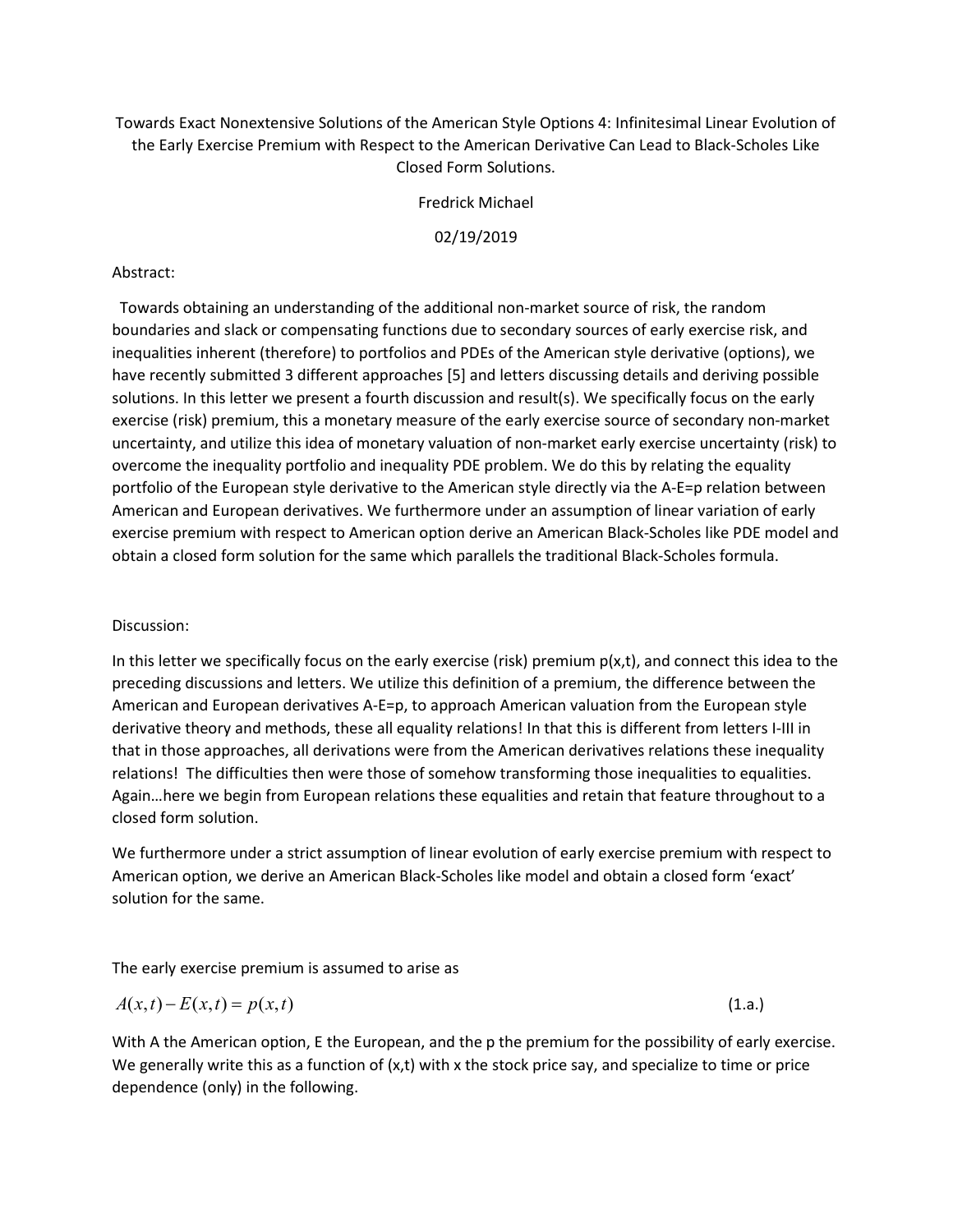And it must be said that most if not all recent approaches to describing American style options, including our recent 3 letters and descriptions, are some sort of variation and or deviation away from the known European style pricing. So this statement can also be written down, as

$$
dA = E \big|_{A|_{p_o}} + \frac{\partial A}{\partial E} dE \tag{1.b.}
$$

The relation between the American style and the European style to first order (higher, second order and beyond corrections are simply expanded) is obtained from expanding in premium and in European as

$$
dA = A\big|_{p_o} + \frac{\partial A}{\partial p} dp
$$
  
\n
$$
dA = A\big|_{E_o} + \frac{\partial A}{\partial E} dE
$$
  
\n
$$
dE = \frac{\partial E}{\partial p} dp
$$
  
\n
$$
dp = \frac{\partial p}{\partial E} dE
$$
  
\n
$$
A\big|_{p_o} = E
$$
\n(1. c.)

The relations are just statements about the A-E=p and that the 'initial' premium which could be zero is where the A=E derivatives coincide and which we focus on as being the t=0 initial contract issuance time however this can be relaxed for other approaches. The linear relationship can be cast as a variation (see below) and can be made nonlinear (not shown). We have not yet defined how these A, p evolve and in relation with E. We do this in the subsequent derivation for an American style Black-Scholes like model below.

Now we wish to derive a Black-Scholes model for an American style option, Note that we do not delve into the optimal exercise time/price and boundary issue(s) and therefore the differences between modeling the American call or put from that perspective. We assume that the underlying stochastics of say the index or stocks obtain market uncertainty or risk, the risk is Legendre transformed (hedged) by the portfolio relations as in the European (B-S) portfolio (equality), however the additional uncertainties due to risk bias and early exercise perfection of knowledge regarding rational early exercise introducing a second source of risk and uncertainty therefore rendering the usual portfolio relations into an inequality. To compare American and European portfolios and hedges:

$$
\pi(t) \ge A - \delta x
$$
  
\n
$$
\Pi(t) = E - \Delta x
$$
\n(2)

 We recently supposed we can add an additional uncertainty instrument such that the inequality can be made into an equality [5], We discussed this at length from 3 different perspectives infact, stating that the uncertainty can be viewed as i) a random boundary condition as in letter I ii) a surplus or slack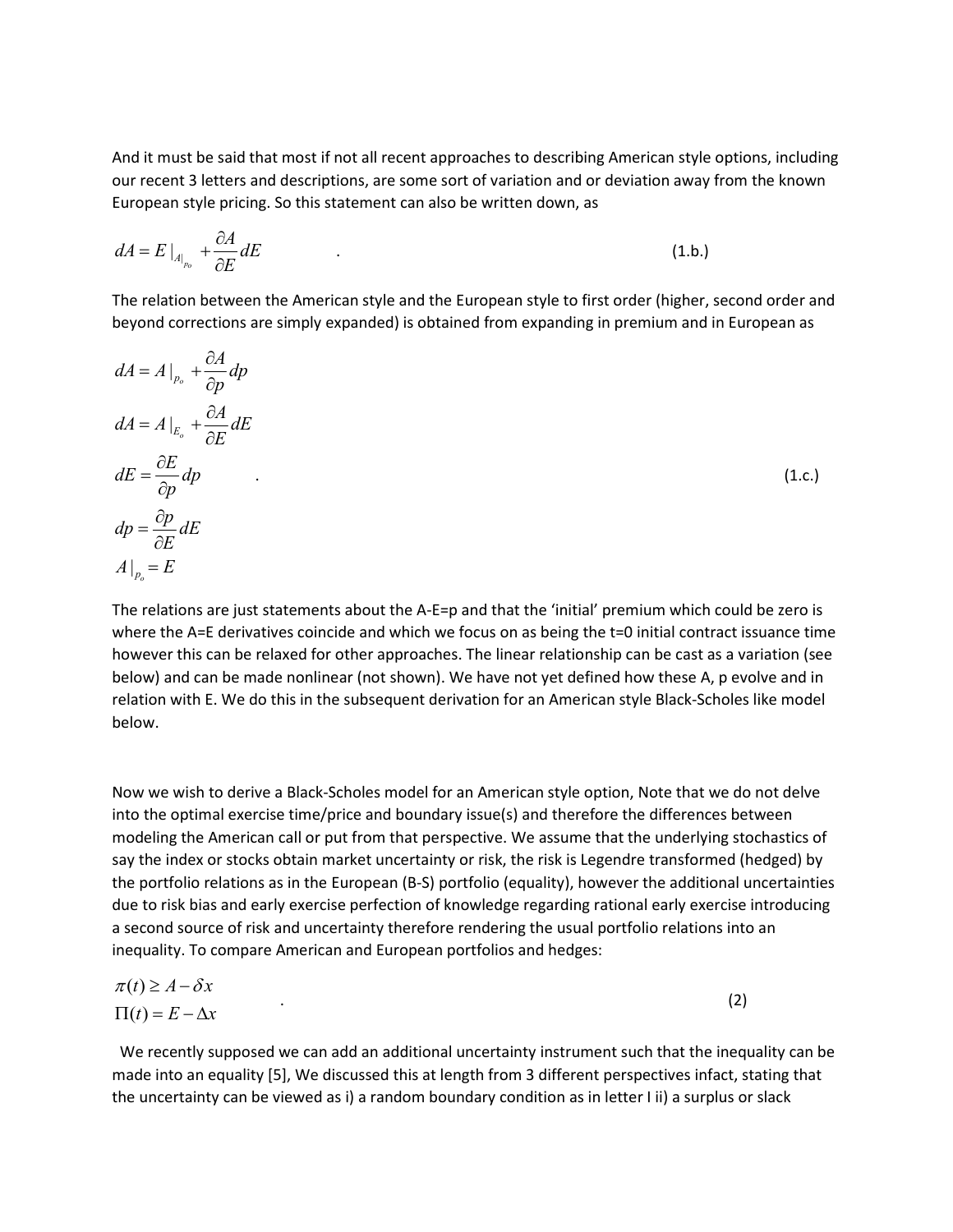function as in a generalized linear programming type of approach to functional inequalities as in letter II and iii) as a Bogoliubov inequality like relationship and with the introduction of the 'thermodynamics of finance' as in letter III. We additionally peppered these letters with appendices attempting to add additional though lesser views and connections. Other generalizations of European style Black-Scholes to more accurate underlying stochastics and additionally to early exercise sources of uncertainty modeling are also applicable as we referred to these in some detail in I-III and these are in [1-9]. The nonextensive statistics especially have proven useful both in types of secondary early exercise uncertainty modeling and in generalizations of the derivative market uncertainty sources terms in the PDEs and towards accurate and market replicating derivatives pricing modeling and mathematical descriptions.

 In all of these cases, we sought to bridge the gap from inequality to equality portfolio relating American to European style portfolios and then from this deriving PDEs of derivatives' evolution, seeking to provide justification from the microscopic i.e. stochastic to the macroscopic PDEs, PDFs and thermodynamical state functions levels.

These several letters have however inspired a possibly simpler approach, the fourth approach that of this letter.

In this simpler approach, we resort to the definition of the early exercise premium A-E=p as the difference in monetary value of the American and European derivative, and then make certain assumptions regarding this premium's evolution (variation). That is, we take this variation to first order in the following for simplicity however it is clear higher order terms can straight forwardly be included.

This approach of relating A=E+p and then how p evolves with respect to w.r.t. A allows us to bridge the gap from equality to inequality portfolios or from European to American derivatives. We detail this in the following.

The European derivative portfolio equality relation is as from Eq.(2) and we rewrite it with the aid of the premium relation between American and European derivatives as

$$
\Pi(t) = E - \Delta x
$$
  
\n
$$
\Pi(t) = A - p - \Delta x
$$
\n(3)

And we vary this relation noting that the portfolio is time dependent (only) and evolves at the risk free rate

$$
d\Pi = r\Pi dt
$$
  
\n
$$
d\Pi = dA - dp - \Delta dx'
$$
\n(4)

And we vary the dA as usual to  $2^{nd}$  order in price and first in time, however we vary the premium w.r.t. with respect to the derivative to first order, this a change of variables equivalently as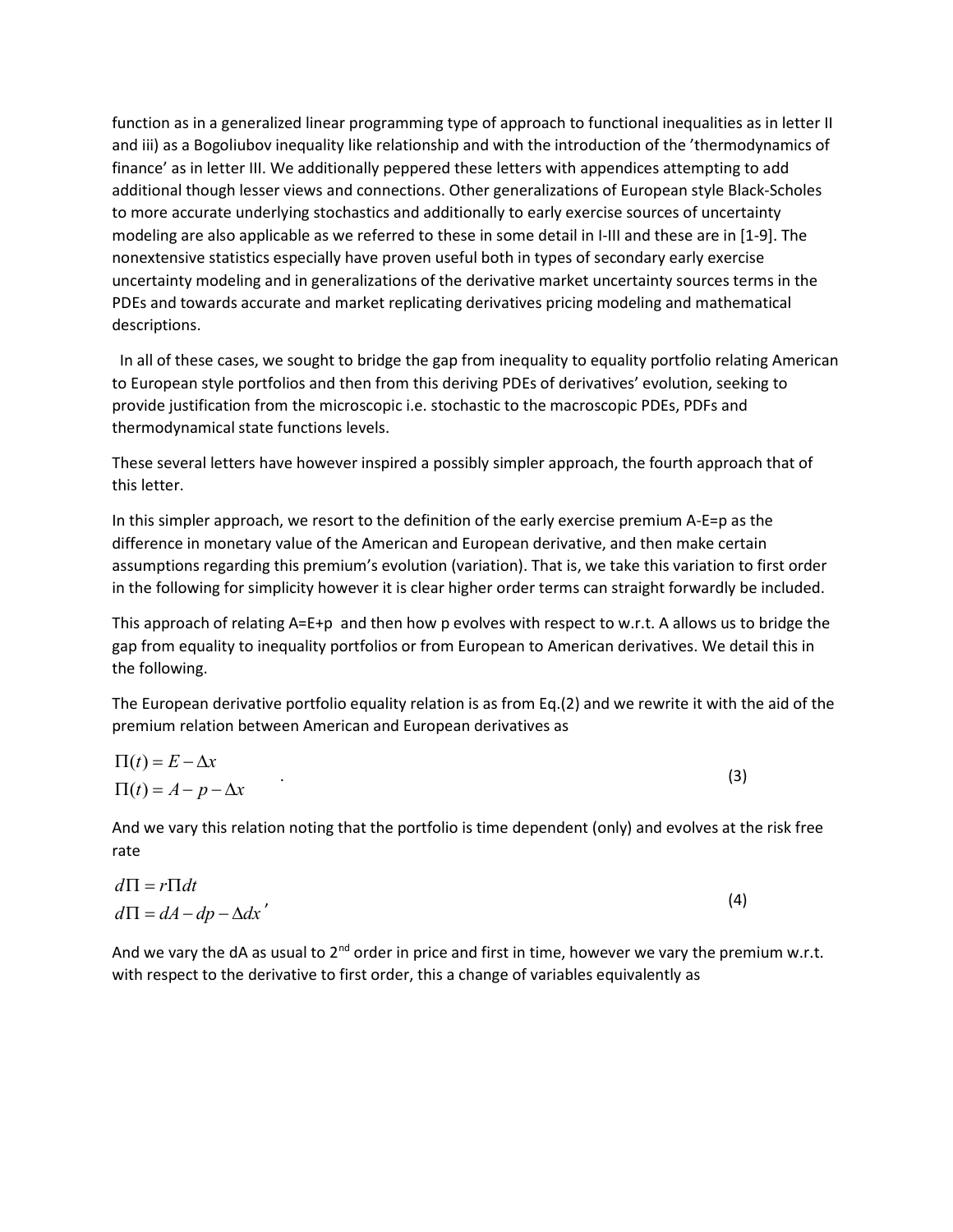$$
d\Pi = (1 - \frac{\partial p}{\partial A})dA - \Delta dx
$$
  
\n
$$
dA = \frac{\partial A}{\partial t}dt + \frac{\partial A}{\partial x}dx + \frac{1}{2}\frac{\partial^2 A}{\partial x^2}dx^2
$$
  
\n
$$
\Delta = (1 - \frac{\partial p}{\partial A})\frac{\partial A}{\partial x} = \frac{\partial E}{\partial x}
$$
\n(5)

Eliminating the dx variations, equivalently the 'Delta Hedge' which as shown is the European delta, and then dividing out the (…) term in the parenthesis relating premium to American option,

$$
(1 - \frac{\partial p}{\partial A})^{-1} r(A - p - x \frac{\partial A}{\partial x}) = \frac{\partial A}{\partial t} + \frac{b^2(x, t)}{2} \frac{\partial^2 A}{\partial x^2}
$$
  
\n
$$
(1 - \frac{\partial p}{\partial A})^{-1} = (\frac{\partial A}{\partial E})
$$
  
\n
$$
r[(\frac{\partial \ln E}{\partial x})^{-1} - x] \frac{\partial A}{\partial x} = \frac{\partial A}{\partial t} + \frac{b^2(x, t)}{2} \frac{\partial^2 A}{\partial x^2}
$$
  
\n
$$
\frac{\partial A}{\partial t} = r[(\frac{\partial \ln E}{\partial x})^{-1} - x] \frac{\partial A}{\partial x} - \frac{b^2(x, t)}{2} \frac{\partial^2 A}{\partial x^2}
$$
  
\n
$$
\frac{\partial A}{\partial t} = ra(x, t) \frac{\partial A}{\partial x} - \frac{b^2(x, t)}{2} \frac{\partial^2 A}{\partial x^2}
$$
  
\n
$$
(\frac{\partial \ln E}{\partial x})^{-1} = \frac{E}{\Delta_E}
$$
  
\n(6)

Note that we transformed partial differentiation variables in the above such that the differentials were according to the price x. The derivation under the assumption that the variation of the premium w.r.t. the option is linear allows us to gather terms and rewrite the European portfolio equality in terms of the American derivative. The result is a modified backwards Fokker-Planck PDE that is a Black-Scholes equation for the American style derivative. While traditional Black-Scholes with a log normal process obtains the diffusion and drift coefficients as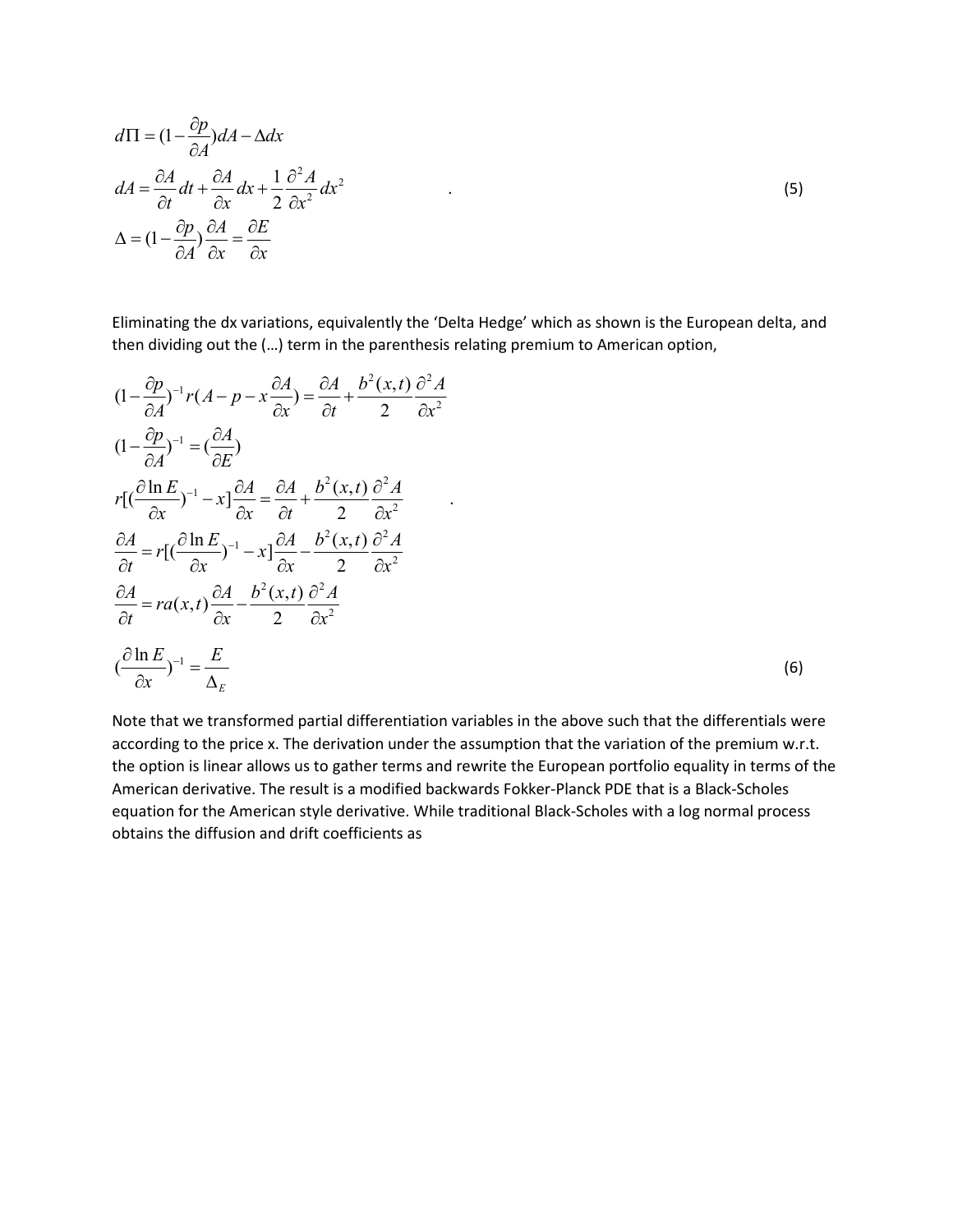| $b^{2}(x,t) = D_{0}x^{2}$                                                                                                                                |     |
|----------------------------------------------------------------------------------------------------------------------------------------------------------|-----|
| $a_{E}(x,t)=r(E-x\frac{\partial E}{\partial x})=r(\frac{E}{\Delta_{E}}-x)\frac{\partial E}{\partial x}$                                                  |     |
| $a_{A}(x,t) = r((\frac{\partial \ln E}{\partial x})^{-1} - x) \frac{\partial A}{\partial x} = r(\frac{E}{\Delta_{F}} - x) \frac{\partial A}{\partial x}$ |     |
| $a_{A} - a_{E} = a_{p}$                                                                                                                                  | (7) |
| $rac{\partial (A-E)}{\partial x} = \frac{\partial p}{\partial x} = \frac{a_p}{r(\frac{E}{\Delta_E} - x)}$                                                |     |
| $a_n \propto p$                                                                                                                                          |     |
| $\int\limits_{x_0} \frac{1}{r(\frac{E}{\Delta_E}-x^*)}dx^*$<br>$p \propto e^{\int\limits_{0}^{x_0} t(\frac{E}{\Delta_E}-x^*)}$                           |     |

Returning to the PDEs, usually we absorb the constant drift portion rE into the solution ( $E(x,t)$ ->g(x,t;r)) and then work on solving the PDE for g. Here we showed the 'unabsorbed' drift portion to compare A and E drifts. With the nonlinear drift in lieu of a constant drift 'r' this is no longer possible. The American style derivative introduces therefore an additional nonlinear term to the drift coefficient. Thus the effects of an early exercise premium, which in previous letters were noticeable as additional diffusion coefficients only or interpreted as additional sources of uncertainty due to early exercise, here are introduced as additional drift terms or effects. We remind the reader that drift+diffusion are partitionable usually in stochastic SDEs differential equations via transformations by Ito's formula as  $dx=a(x,t)dt+b(x,t)dW(t)$  can be rewritten as  $dx'=B(x',t)dW(t)$  or  $dx''=c(x'',t)dt+dW(t)$  an so on, and at the PDE level by PDF and Jacobian transformations from one form to another say known form as  $P(x,t,..)dxdt. = G(y,T,..)dydT.$  with say G known.

This then is a drift only effect result whereas previously we introduced diffusion only effects results. However we stress that both approaches stem from modeling the early exercise additional freedom (and additional sources of uncertainty, i.e. risk).

And the reader should notice that the two PDEs share a common factor in-drift, and as we chose to write it in terms of the European delta hedge to point this out. In the case of European PDEs this is as we mentioned absorbed into a pre exponential. Not so for the American PDE. And as the two share a common factor and can be related to premium, we also derived a proportionality expression for the premium which at this point is merely proportional yet which we feel is indicative of how the premium evolves in trend and here as expressed by what it evolves by that is the European value and European Delta hedge. Other expressions for the premium are obtainable.

Let us segue briefly away from the main thrust of this letter the derivation and discussion of the American style derivative solutions (if any), and discuss further the import of the A-E=p premium.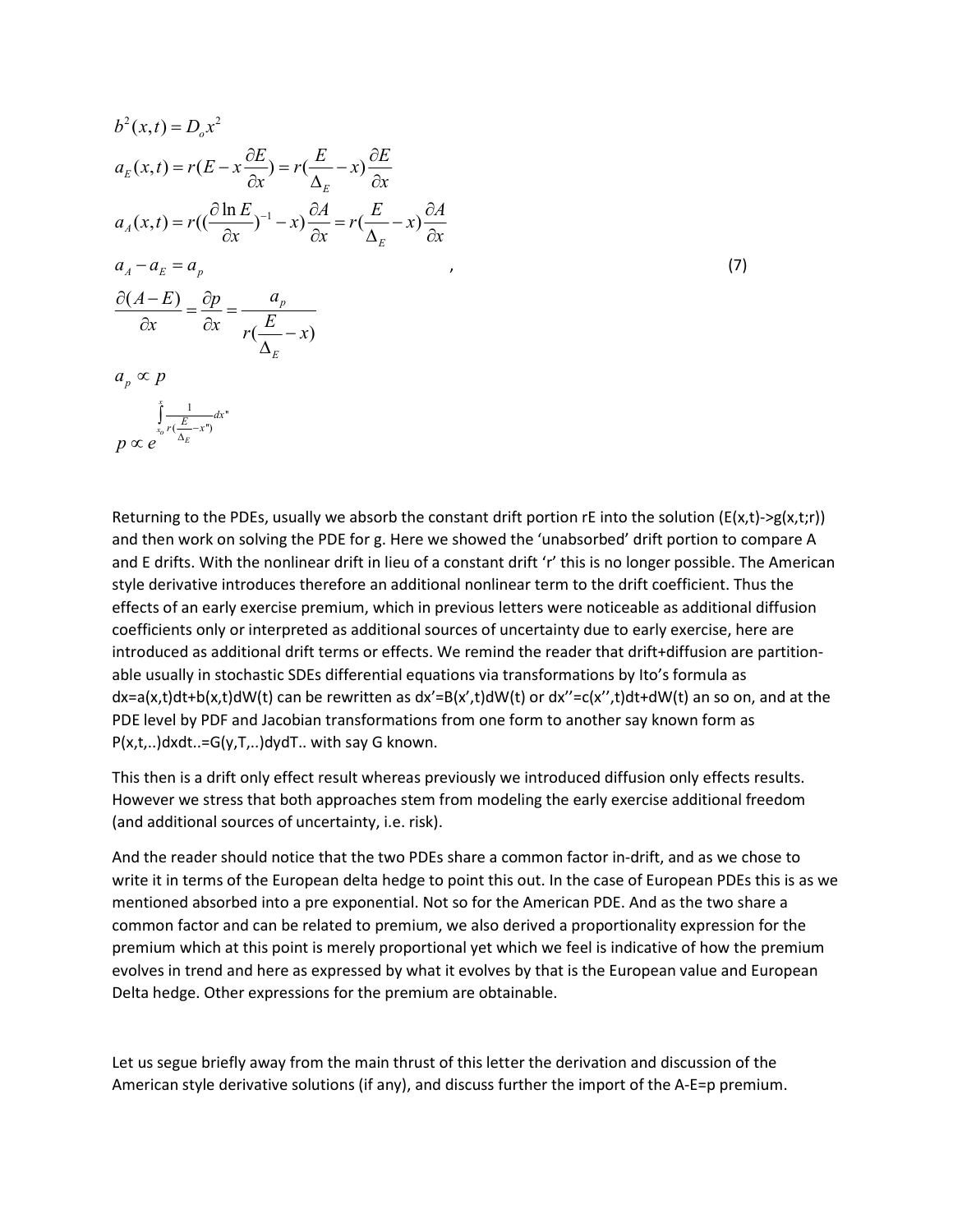This premium evolves as an exponentially increasing value, with increasing moneyness. This has been reported elsewhere, the shape of this is



Fig.1. Premium for A and E as a function of moneyness, in arbitrary units, for illustration, A(Blue) E(Red) and p(purple). The second figure is a Ma and Zhu calculation, for reference. From J. of Appl. Mathematics (2018) vol.29, pp.494-514, reproduced without permission yet cited.

The American style Black-Sholes B-S PDE and a solution of the Call or put can be obtained by two wellknown methods which we will pursue here. First the Cox method integral solution

$$
A_C(x,t) = \int \theta(K-x')A(x,t|x't')dx' \quad , \tag{8}
$$

Where the step function (Heaviside) selects the strike price value boundary of moneyness for a 'Call' option this max{x-K,0}. A put option can be solved for similarly with the appropriate boundaries from the (again..) appropriate PDE.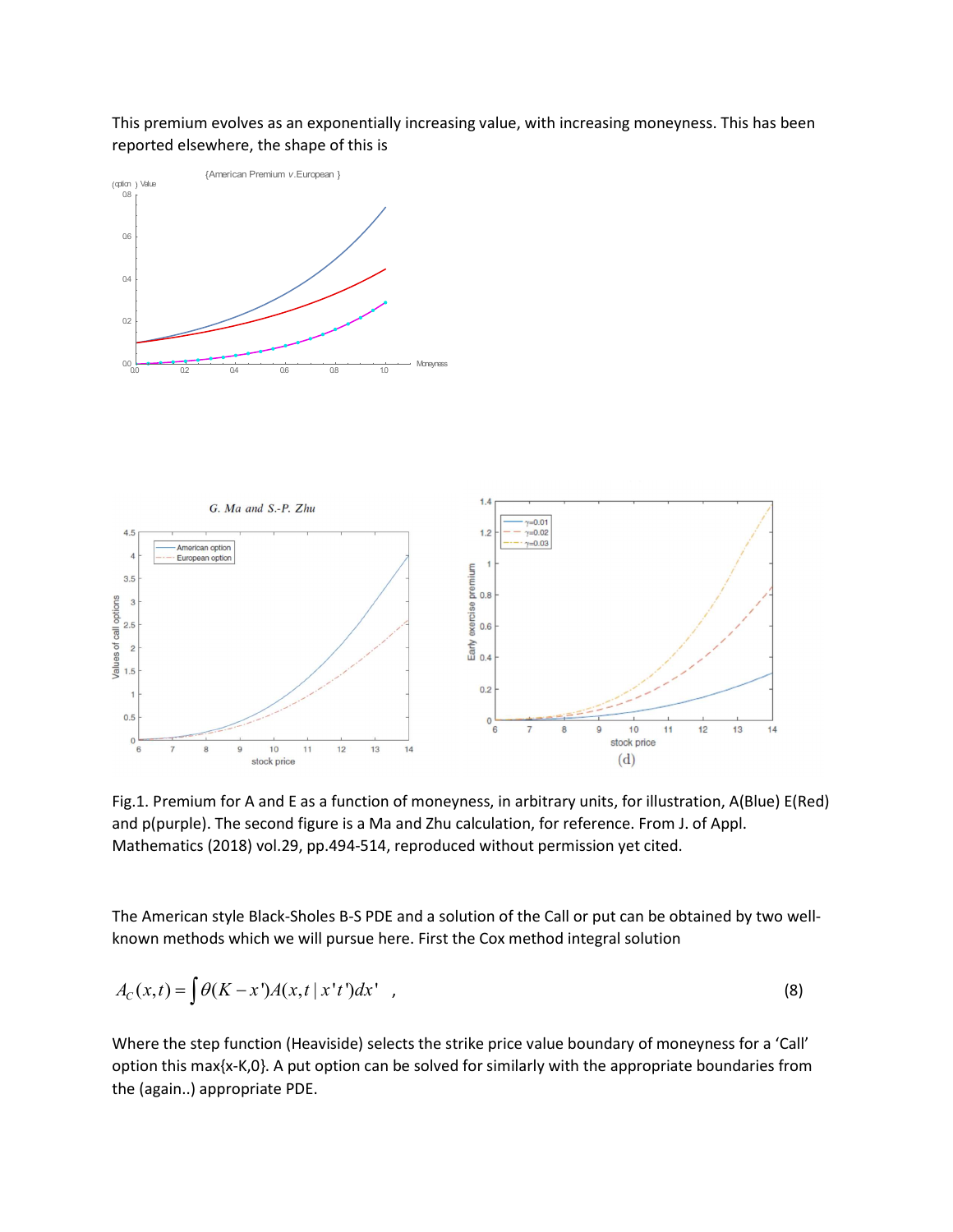The second and more familiar method is the transformations method. The Black-Scholes theory's pricing formula or PDE is transformed to the standard diffusion or heat equation that is utilized in obtaining exact solutions to the B-S equation. The usual or traditional solution is [3]

$$
C = x(t)N(d_1) - Ke^{-rt}N(d_2)
$$
  
\n
$$
d_1 = \frac{\ln \frac{x}{K} + (r + \frac{\sigma^2}{2})t}{\sigma \sqrt{t}}
$$
  
\n
$$
d_2 = d_1 - \sigma \sqrt{t}
$$
  
\n
$$
d_2 = \frac{\ln \frac{x}{K} + (r - \frac{\sigma^2}{2})t}{\sigma \sqrt{t}}
$$
\n(9)

The Call option solution is comprised of cumulative distribution functions N(..). The variables for 'd' are the transformations towards a diffusion PDE as we discuss below.

The second method depends on change of variables, for example to a diffusion equation

$$
\tau = T - t
$$
  
\n
$$
u = Ce^{r\tau}
$$
  
\n
$$
y = \ln(\frac{x}{K}) + (r - \frac{1}{2}\sigma^2)\tau.
$$
  
\n
$$
\frac{\partial u}{\partial \tau} = \frac{1}{2}\sigma^2 \frac{\partial^2 u}{\partial y^2}
$$
\n(10)

The solutions for this equation taking into account boundary conditions:

$$
u(y,\tau) = \frac{1}{\sigma\sqrt{2\pi\tau}} \int_{-\infty}^{\infty} u_o(y') e^{-\frac{(y-y)^2}{2\sigma^2\tau}} dy'
$$
  
\n
$$
C(x_T, T) = \max\{x_T - K, 0\}
$$
  
\n
$$
u(y, 0) = u_o(y) := K(e^{\max\{y, 0\}} - 1) = K(e^y - 1)H(y)
$$
\n(11)

It will be instructive to apply the similar to our nonlinear drift coefficient Black-Scholes (American) equation. Therefore we proceed in several steps to transform the PDE backwards Fokker-Planck equation Eq.(6) to a diffusion equation similar to Eqs.(10-11).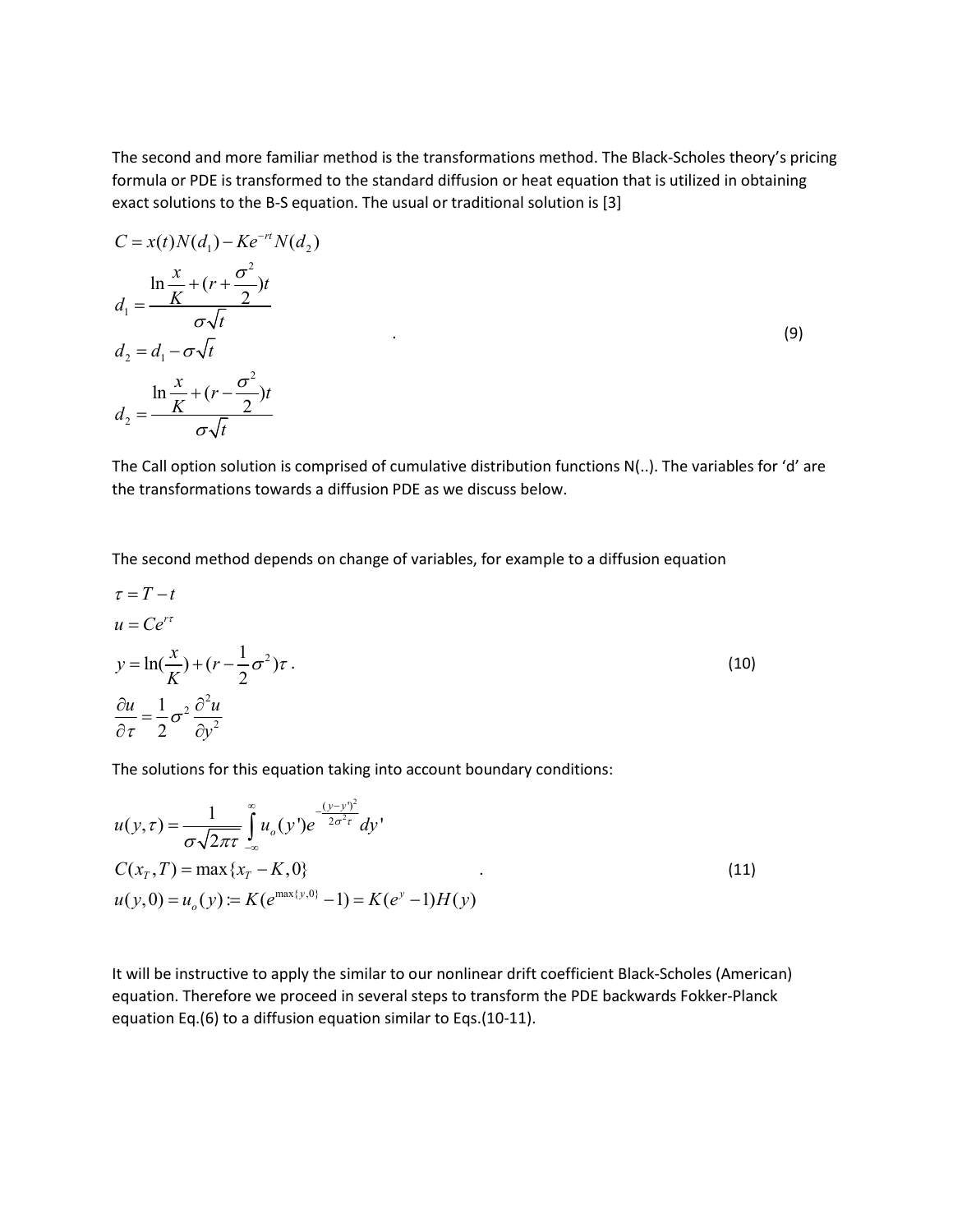First we transform to a new coordinate system that results in a diffusion only PDE (heat equation). We state at the outset here that this will not allow a closed form solution as in B-S , this due to the difficulty of re boundarization of the transformed variables to the terminal time and strike. However we present this in order to illustrate this difficulty, and to point out where alternative numerical schemes can be applied. The reader interested in Black-Scholes like closed form solutions (Eq.(16) below) by yet another method of transformations (mixed temporal-price) should skip to that section below.

The variable (price) transformations are:

$$
ra(x,t)\frac{\partial y}{\partial x}\frac{\partial A}{\partial y} = \frac{\partial A}{\partial y}
$$
  
\n
$$
\frac{\partial A}{\partial t} = \frac{\partial A}{\partial y} - \frac{b^2(x,t)}{2}(\frac{\partial y}{\partial x})^2 \frac{\partial^2 A}{\partial y^2}
$$
  
\n
$$
\frac{\partial A}{\partial t} = \frac{\partial A}{\partial y} - \frac{b^2}{2r^2 a^2} \frac{\partial^2 A}{\partial y^2}
$$
  
\n
$$
\frac{\partial}{\partial t}A(y,t|y',t') = -\frac{\partial A}{\partial y'} + \frac{1}{2} \frac{\partial^2 \frac{b^2}{r^2 a^2} A}{\partial y'^2}
$$
\n(12)

And where the coordinates are related by transformation as

$$
y(x,t) = \int_0^x \frac{1}{ra(x'',t)} dx''
$$
  
\n
$$
a(x,t) = \left(\frac{E}{\Delta_E} - x\right)
$$
\n(13)

And then where we in Eq.(12) utilized the forward-backward solution symmetry of the two-point solution. From the forward Fokker-Planck PDE we formally relate to the microscopic SDE stochastic differential equation (Ito sense) level which we use to de-drift and then the resulting non-constant diffusion coefficient diffusion PDE is further transformed to a constant diffusion coefficient diffusion equation as in the B-S Black Scholes case…this three step (or more, depending on view) transformation then arrives at the diffusion or heat equation which is solved by the following:

$$
dy' = 1dt' + \frac{b}{ra}dW(t')
$$
  
\n
$$
z' = (y'-t')
$$
  
\n
$$
dz' = \frac{b}{ra}dW(t')
$$
  
\n
$$
\frac{\partial}{\partial t'}A(z,t|z',t') = \frac{1}{2}\frac{\partial^2 \frac{b^2}{r^2 a^2}A}{\partial z'^2}
$$
\n(14. a.)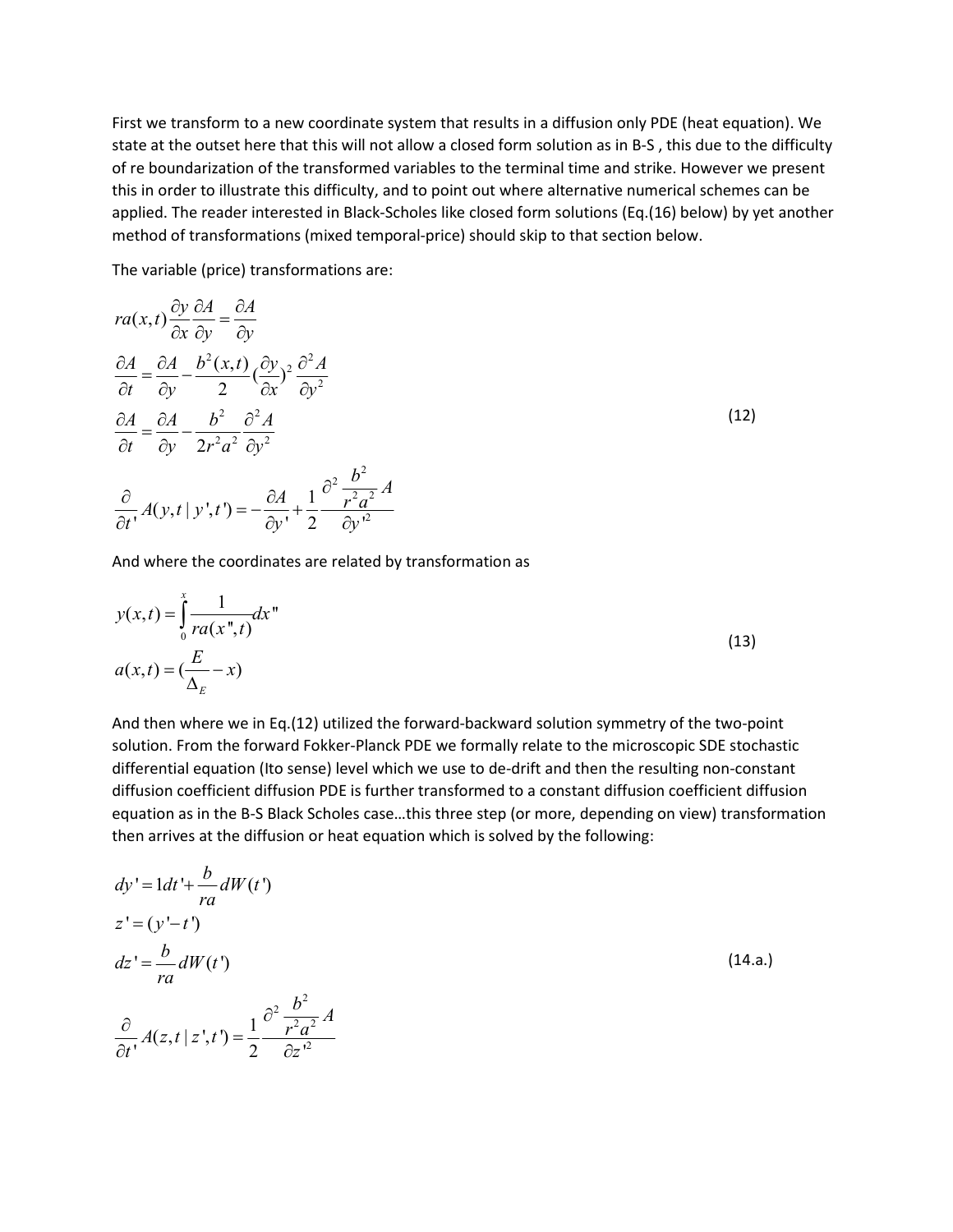The last PDE is a diffusion equation, which we arrived at by the transformation of its backwards (forward not shown…one must take care between these forward and backwards forms and transformations, noting that we are now working with the forward PDE) form

$$
\frac{b^2}{r^2 a^2} \left(\frac{\partial \lambda}{\partial z}\right)^2 \frac{1}{2} \frac{\partial^2 A}{\partial \lambda^2} = \frac{1}{2} \frac{\partial^2 A}{\partial \lambda^2}
$$
\n
$$
\lambda(z,t) = \int_0^z \frac{ra(z",t)}{b(z",t)} dz''
$$
\n(14.b.)

Its solution is a Gaussian as

$$
A(\lambda, t \mid \lambda', t') = \frac{e^{-\frac{(\lambda - \lambda')^{2}}{2(t - t')}}}{\sqrt{4\pi(t - t')}}.
$$
\n(15)

It remains therefore to solve for the say Call or Put options that is given the boundaries maxima of inthe-money.

However unlike the simple B-S model the transformations are not logarithmic, and are not clearly amenable to re-boundarization (Eq.11.). We in fact derived this approach in order to show that difficulty and also to point the way forward as the problem is made clear. Additionally we suggest that a calculator would (probably) be in order at this point. Not to worry though, even the log-normal process closed form or exact solution of Black-Scholes which we will next derive buy mixed transforms will/requires a calculator (at least, maybe some software packages) as the author is not aware of any human being who can calculate a cumulant (the N(..) in Eq.(9)) with sufficient monetary trading accuracy in their mind or on the back of an envelope.

An alternative is to calculate the PDEs directly numerically, say by a discretization scheme or FE scheme. This is in fact always a fruitful course in nonlinear PDEs and we pursue this in future works' sections on numerical results.

And another alternative and one which will yield results of closed form Black-Scholes like solutions is that of mixed time-like transforms. Consider that the American PDE is the European PDE plus a second and non-constant drift coefficient corresponding to the premium's effects in the backwards Fokker-Planck frame. We can therefore try to absorb the nonlinear (non-constant) drift component into a variable or parameter such as the time parameterization, or temporal evolution. This leaving the European components, here a Black-Scholes log-normal process based drift and diffusion coefficients containing PDE (for simplicity…other and more accurate diffusion processes are published elsewhere for example nonextensive statistics distributed sources [6-9]), as is or as they are and this overall leading to a mapping to a European (overall) style PDE as follows: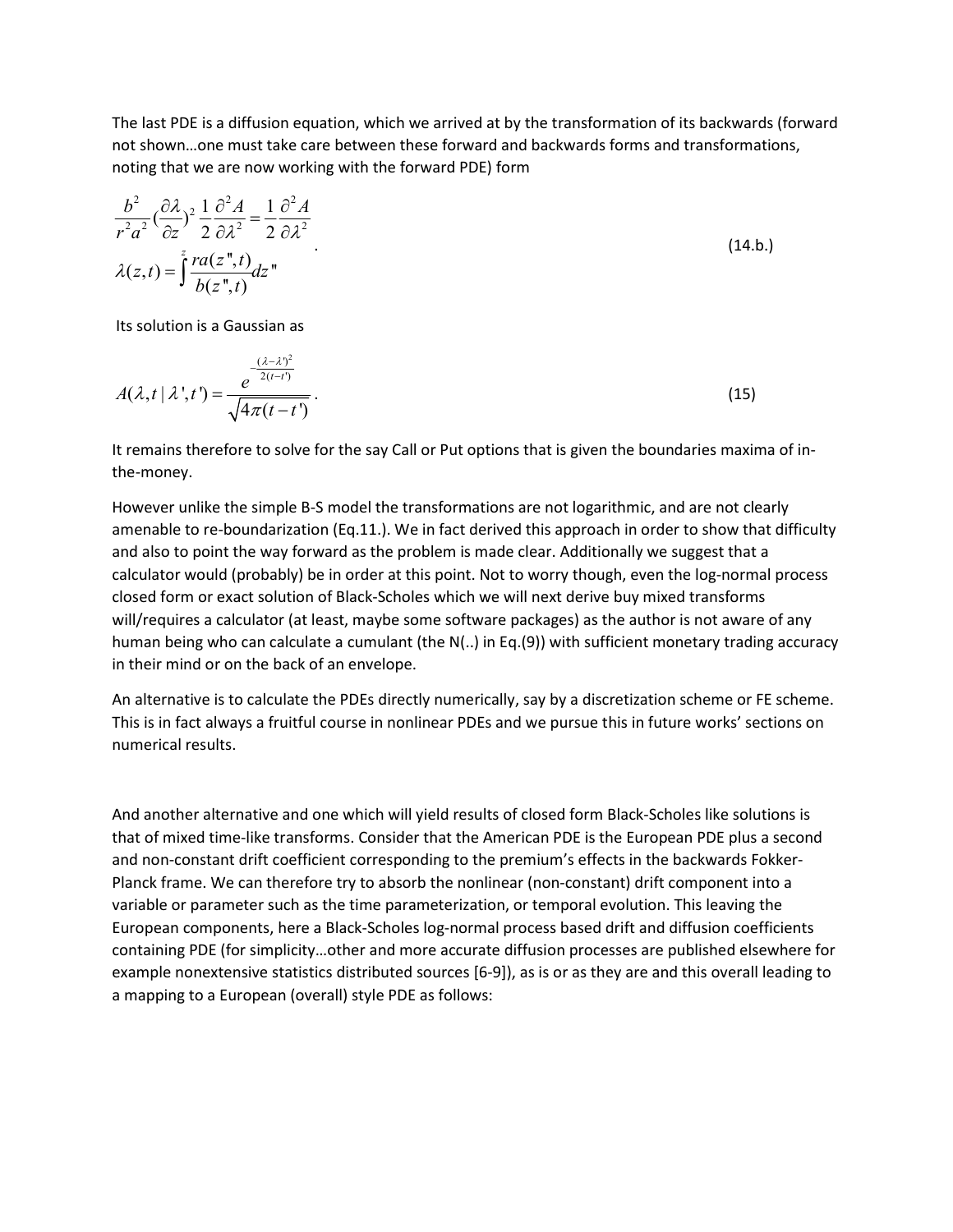$$
\frac{\partial A}{\partial t} = r \frac{\partial A}{\partial E} (A - p - x \frac{\partial E}{\partial x}) - \frac{b^2(x,t)}{2} \frac{\partial^2 A}{\partial x^2}
$$
\n
$$
\frac{\partial A}{\partial t} = r \frac{\partial A}{\partial \ln E} - rx \frac{\partial A}{\partial x} - \frac{b^2}{2} \frac{\partial^2 A}{\partial x^2}
$$
\n
$$
r \frac{\partial A}{\partial \ln E} = r \frac{\partial A}{\partial t} \frac{\partial t}{\partial \ln E}
$$
\n
$$
(1 - r \frac{\partial t}{\partial \ln E}) \frac{\partial A}{\partial t} = L_{g_E} A
$$
\n
$$
(1 - r \frac{\partial t}{\partial \ln E}) \frac{\partial \tau}{\partial t} \frac{\partial A}{\partial \tau} = \frac{\partial A}{\partial \tau} = L_{g_E} A
$$
\n
$$
\tau(x,t) = \int_0^t \frac{1}{(1 - r \frac{\partial t}{\partial \ln E(x,t^{\prime\prime})})} dt^{\prime\prime}
$$
\n
$$
\frac{\partial A}{\partial \tau} = -rx \frac{\partial A}{\partial x} - \frac{D_o x^2}{2} \frac{\partial^2 A}{\partial x^2}
$$
\n
$$
D_o = \sigma^2
$$
\n
$$
\frac{\partial}{\partial \tau} A(\lambda, \tau | \lambda', \tau') = \frac{\sigma^2}{2} \frac{\partial^2 A}{\partial \lambda^2}
$$
\n
$$
x = e^{\lambda}
$$
\n
$$
A(x,t) = \max\{x - K, 0\}
$$
\n
$$
A(\lambda, \tau) = K \max\{e^{\lambda} - 1, 0\} = K(e^{\lambda} - 1)H(\lambda)
$$
\n
$$
A(\lambda, t) = Ke^{\lambda + \frac{1}{2}\sigma^2 t} N(d_1) - KN(d_2)
$$
\n
$$
d_{1/2} = \frac{1}{\sigma \sqrt{\tau}} [(\lambda + \frac{1}{2}\sigma^2 \tau) \pm \frac{1}{2}\sigma^2 \tau]
$$

.  $(16)$ 

Therefore in Eq.(16) and with the traditional Black-Scholes formula [3] and with the mixed transformation in time, a mapping to Black-Scholes' closed form solution is obtained. We in fact can claim that a solution in closed form generalizing the traditional formula is obtained for the American style option. The differences between the American and European derivative (option) from this approach are clear. The European has monotonic temporal parameterized evolution t while the American has a mixed temporal nonlinear parametric function evolution 'tau' τ(x,t) which incorporates the effects of the early exercise premium.

## Conclusion:

In this letter we approach again the problem of the American style derivative (option) pricing from yet another perspective that of the price premium due to early exercise possibility.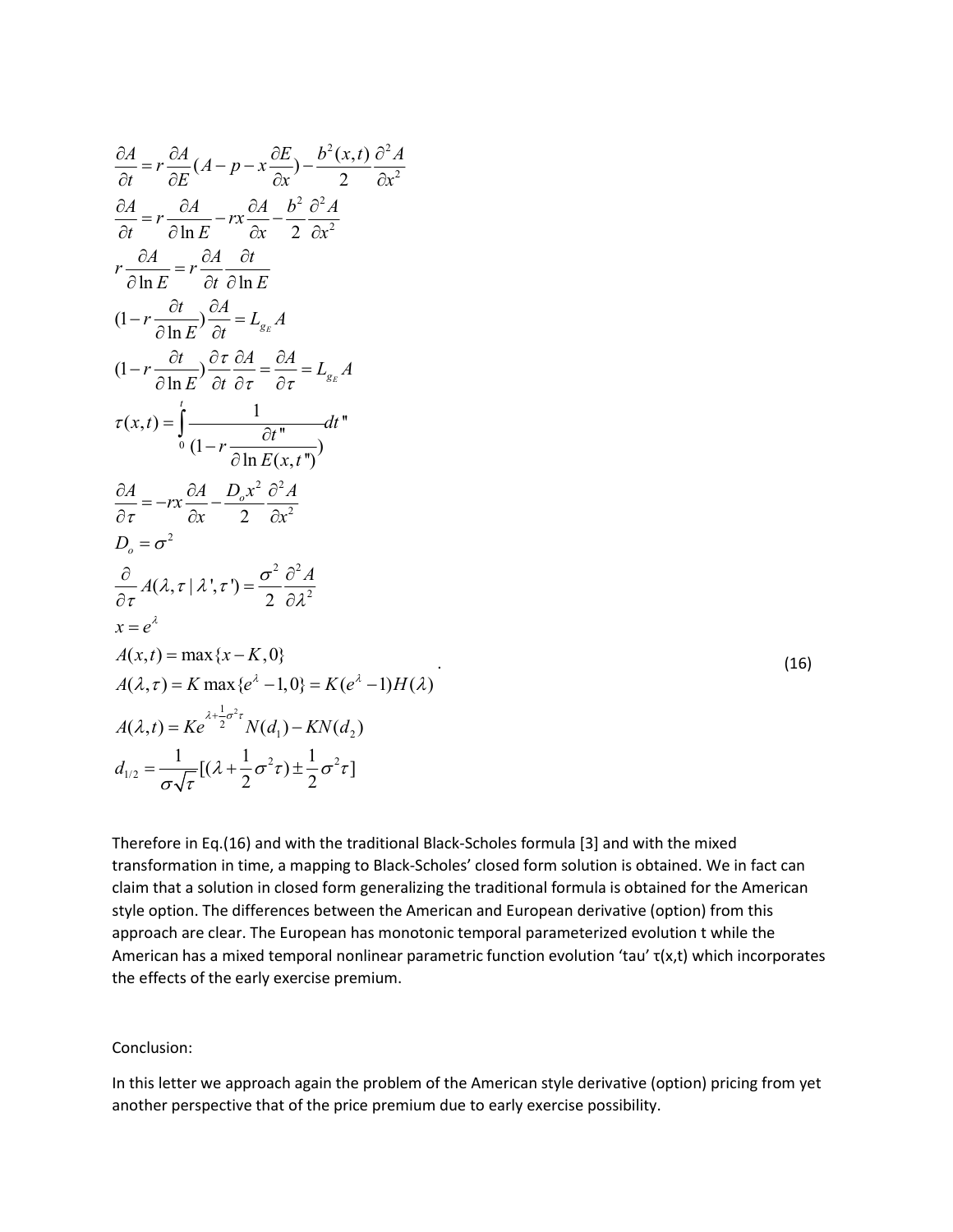Avoiding the issues of a potential optimal exercise boundary and issues of put and call equivalence to European options if dividends are paid etc., we merely assert that the American style option contains two (at least) sources of uncertainty…that of market underlying uncertainty and secondly that of early exercise or random boundary uncertainty. This latter producing a price premium, due to the early exercise possibility and degree of freedom.

The risk premium relates the American and European options as A-E=p in some form. Others have produced formula for the early exercise premium yet these approached from other perspectives. Here we obtain additional forms for the premium, yet as an aside as our interest is the utilization of this formula A-E=p to obtain an expression for the American style option.

That is, starting from a European portfolio  $\Pi = E - \Delta x$ , we substitute the E=A-p expression into the equality portfolio and therefore we immediately have an equality American portfolio relation  $\Pi = A - p - \Delta x$  (obviously) albeit with unknown p.

We shift to a purely American equality portfolio by doing away with the price premium in favor of known European quantities. We do this by a linear approximation here though other and higher order approximations are possible, and ones we may return to in future work in order to obtain closer convergence with market data.

However even the linear first order expansion of the premium in terms of the American option as in

 $dp = \frac{\partial p}{\partial t} dA$ A  $=\frac{\partial p}{\partial x}$  $\partial$ in the European style equality portfolio equation variation allows us to hedge by European

means, while then incorporating the premium's effects into the drift coefficient of an equality PDE for the American style option. The disadvantage now being that the drift becomes nonlinear in that component (it can be cast as a potential, source/sink, or as a drift coefficient).

However now this is mathematics not economics of finance. The nonlinear terms can be absorbed into the temporal parameter evolution or variable(s) by suitable transformations, we show two such transformations and discuss other solution methods those of the integral and PDE numerical approaches, and point out the difficulties inherent in them as well as find a pathway towards obtaining a closed form solution such as the traditional log normal process Black-Scholes, however whereas the evolution in monotonically constant in time in B-S, this is now a nonlinear function of temporal-price mixed evolution.

We remind the reader that we have sought the effects of the early exercise, here included by a premium as obviously the additional early exercise degree of freedom changes the American to European price relationship making the American style more expensive (more control of risk, higher price), by other means such as additional diffusion components in the European PDE, and by slack and compensation function that transform inequality relations to equality relations. Therefore our current approach of premiums as drift, will have to be compared to and related to our previous approaches. Here we started from European equality portfolios, in previous letters we started from American style inequality portfolios, in future work we intend to connect these further and show more precise relations between say slack or compensation function and premium drift coefficient functions.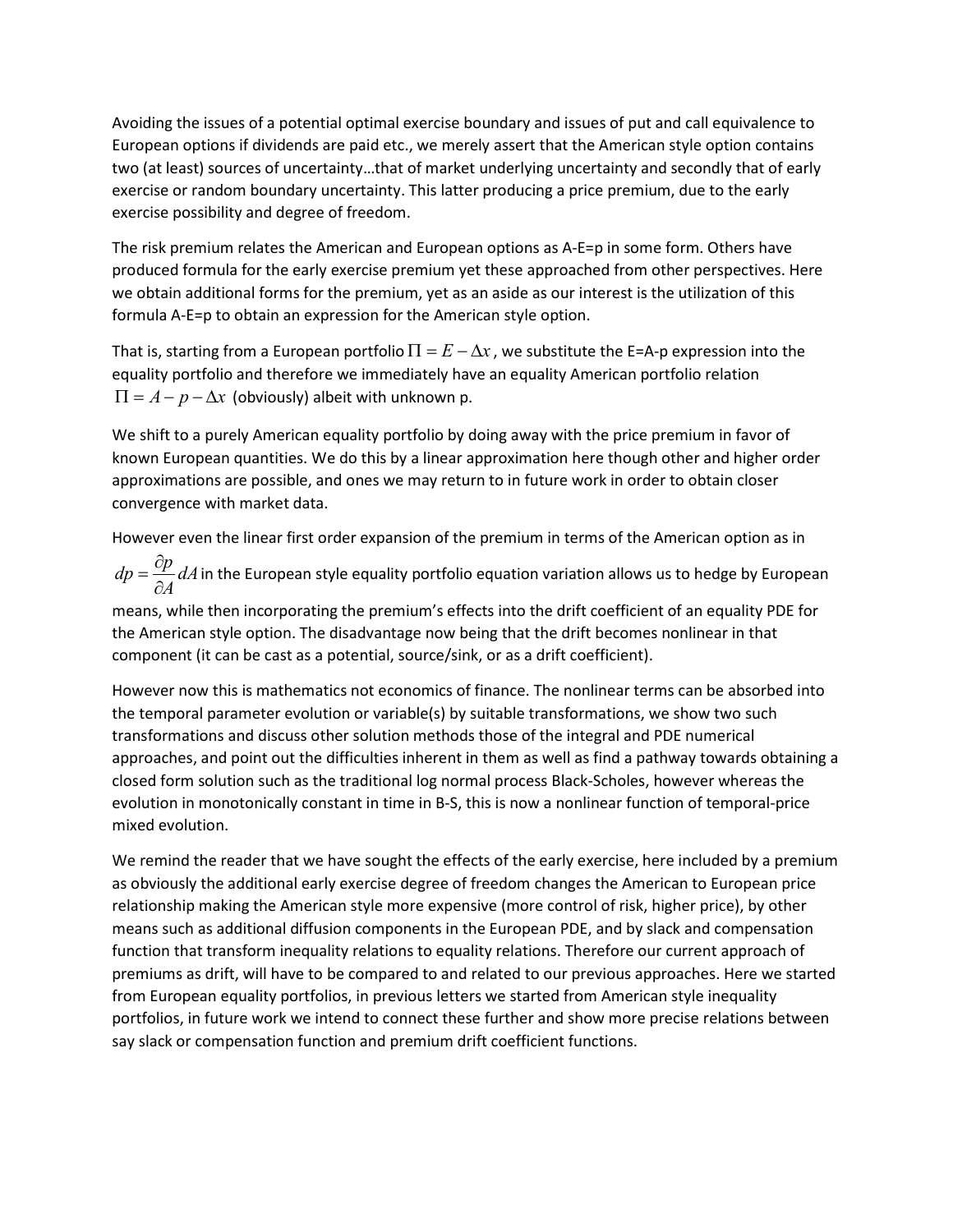## Bibliography:

[1] M. Broadie et al. & references. MANAGEMENT SCIENCE Vol. 50, No. 9, September 2004, pp. 1145– 1177. A. Etheridge, Financial Calculus, Cambridge (press) 2002, chapter 6 and references. F.Michael, preprint https://www3.unifr.ch/econophysics/sites/default/files/american%20style% 20options.pdf. [2] L. Feng et al. https://ssrn.com/abstract=1703199.

[3] J. Hull et al. Journal of Derivatives winter 1996.

[4] C.W.Gardiner's handbook of stochastic methods, Springer 2004. H. Risken et al. The Fokker-Planck Equation: Methods of Solution and Applications Springer 1984.

[5] F. Michael PhD Doctoral Thesis, UCF.edu Stars Thesis library http://stars.library.ucf.edu/rtd/1612/ and http://www3.unifr.ch/econophysics/?q=content/econophysics-stylized-facts-financial-stockmarkets-nonextensive-derivative-pricing-formulas . These contain nonextensive SDEs and PDE of derivatives pricing etc.

And see letters I-III http://www3.unifr.ch/econophysics/?q=content/towards-exact-nonextensivesolutions-american-style-options-ii and http://www3.unifr.ch/econophysics/?q=content/towards-exactsolutions-american-style-options on the unifr.ch/econophysics web pages. -OR-

https://www3.unifr.ch/econophysics/?q=user-history/fredrickmichael

[6] F.Michael & M.D. Johnson Physica B: Condensed Matter

Volume 339, Issue 1, November 2003, Pages 31–38. And references therein. Accurate underlying stochastics and generalized q-Black-Scholes.

[7] F.Michael & M.D. Johnson Physica A: Statistical Mechanics and its Applications

Volume 320, 15 March 2003, Pages 525–534. Physica A: Statistical Mechanics and its Applications Volume 324, Issues 1–2, 1 June 2003, Pages 359–365. Accurate underlying stochastics and generalized q-Black-Scholes.

[8] Microscopic dynamics of the nonlinear Fokker-Planck equation: A phenomenological model

Lisa Borland

Phys. Rev. E 57, 6634 – Published 1 June 1998.

& see and alternative approach to nonextensive derivative pricing: Journal

Quantitative Finance

Volume 4, 2004 - Issue 5: Special Issue Title: New Directions in Option Pricing

And:

Option Pricing Formulas Based on a Non-Gaussian Stock Price Model

Lisa Borland

Phys. Rev. Lett. 89, 098701 – Published 7 August 2002

[9] Review of nonextensive statistics in economics. Tsallis et al. Physica A. Vol. 324, June 2003 89-100.